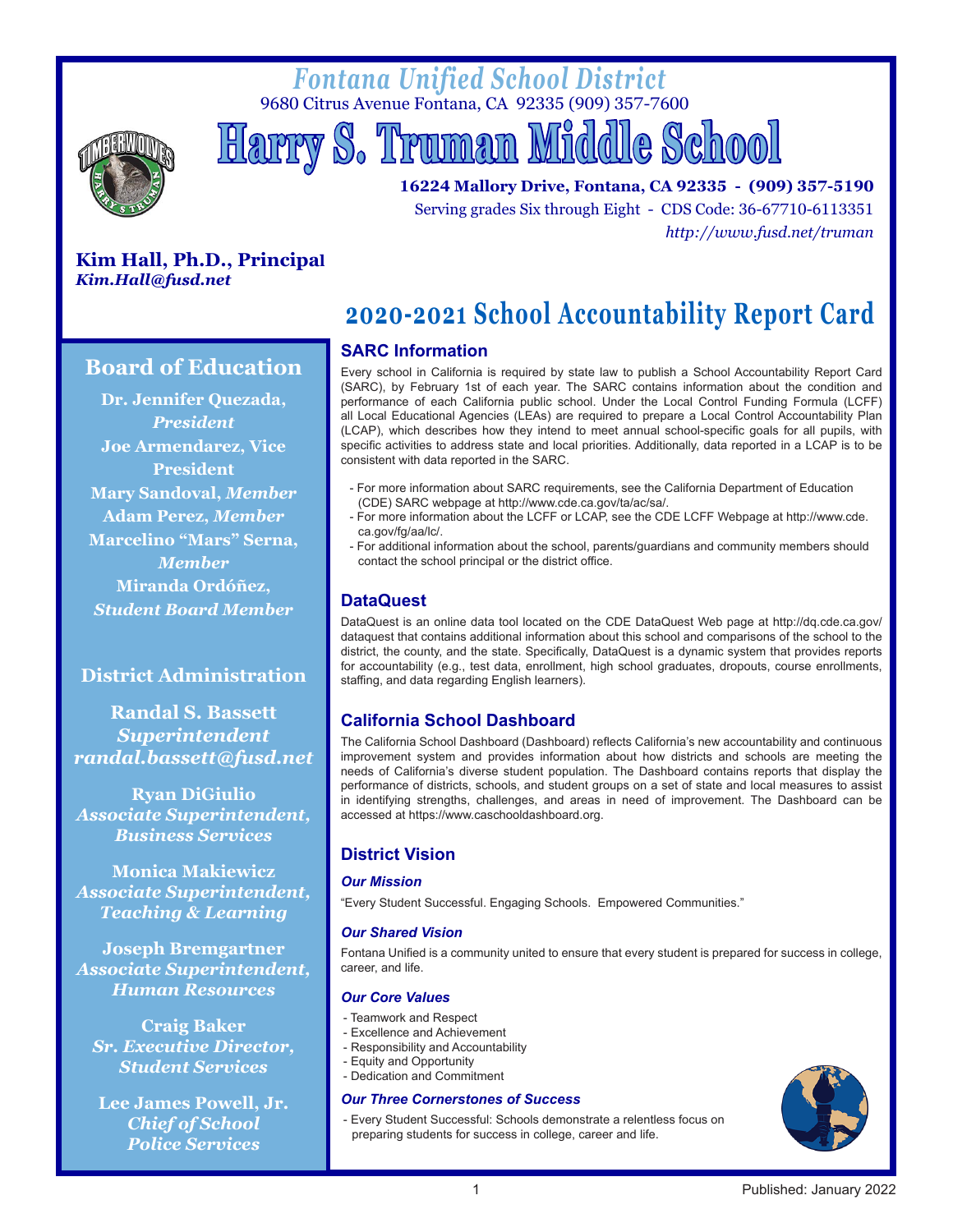- Engaging Schools: Schools have the high-quality resources, leaders and teachers to provide the comprehensive learning environment required for a world-class education.
- Empowered Communities: Schools cultivate healthy environments and meaningful partnerships with families and communities to support student achievement in and out of school.

#### *Our Goals and Budget Priorities*

- Increase proficiency and strategic thinking
- Promote multilingualism and multiculturalism
- Increase graduation and college and career readiness
- Cultivate effective teachers and leaders
- Engage students and decrease dropout rates
- Strengthen family and community engagement
- Promote healthy environments

# **School Profile**

Truman Middle School provides qualified support staff who collaborate with parents and the community in ensuring that students' reach their full potential. We identify students early, implement interventions, and continuously monitor students to ensure success. Sixth grade students share the same teachers for core content classes. The team structure enables teachers to 1) effectively collaborate in Professional Learning Communities and 2) create a sense of community for the students.

# **Principal's Message**

The staff at Truman Middle School is committed to the safety and education of approximately 1,000 students. Our school, now 26 years old, is located in San Bernardino County. School colors are burgundy and green, and the mascot is a Timberwolf. As a school focusing on Positive Behavioral Interventions and Supports (PBIS), we instill in our students our Timberwolf Creed of being Ready, Respectful, and Responsible to improve school safety. We teach positive behavior strategies and celebrate our students' achievements. Follow us on Twitter: @FUSD\_TrumanMS.

The School Accountability Report Card (SARC) is designed to provide information on student achievement, parent involvement, school culture, climate, instructional programs, curriculum implementation, highly qualified teachers, and support staff. Please contact us with your questions, comments, and concerns.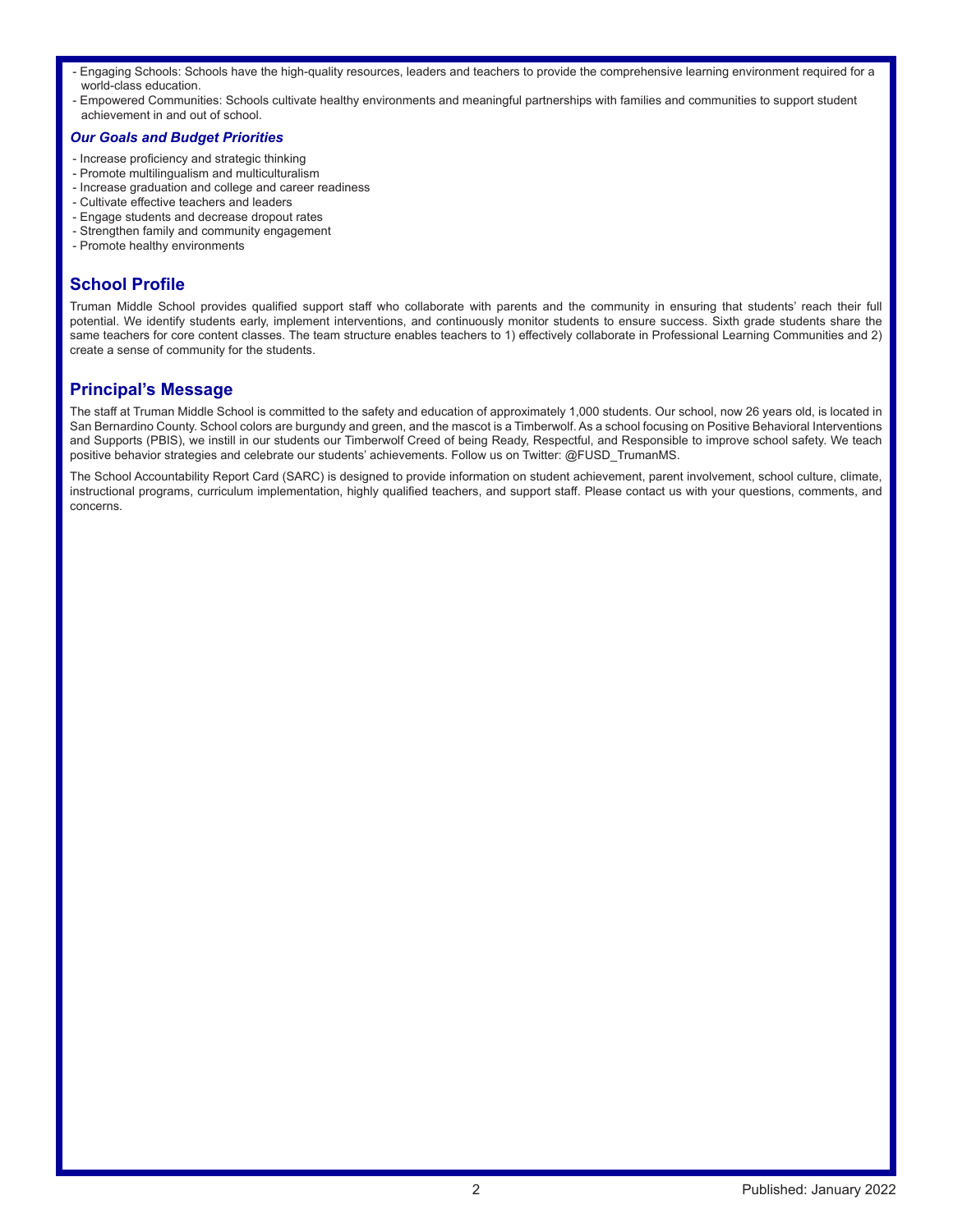# **School Enrollment**

The charts illustrate the school enrollment by grade level and student group.

| 2020-21 Enrollment by Student Group |            |  |  |  |
|-------------------------------------|------------|--|--|--|
| <b>Student Group</b>                | Percentage |  |  |  |
| Female                              | 47.9       |  |  |  |
| Male                                | 52.1       |  |  |  |
| Non-Binary                          |            |  |  |  |
| <b>Black or African American</b>    | 3.2        |  |  |  |
| American Indian or Alaska Native    | 0.1        |  |  |  |
| Asian                               | 0.7        |  |  |  |
| Filipino                            | 0.1        |  |  |  |
| Hispanic or Latino                  | 90.7       |  |  |  |
| Native Hawaiian or Pacific Islander | 0.4        |  |  |  |
| White                               | 4.1        |  |  |  |
| Two or More Races                   | 0.7        |  |  |  |
| Socioeconomically Disadvantaged     | 94.6       |  |  |  |
| <b>EL Students</b>                  | 35.2       |  |  |  |
| <b>Students with Disabilities</b>   | 14.6       |  |  |  |
| Foster Youth                        | 0.5        |  |  |  |
| Homeless                            | 0.8        |  |  |  |
| <b>Migrant Education</b>            |            |  |  |  |

| 2020-21 Enrollment by Grade |       |  |  |  |
|-----------------------------|-------|--|--|--|
| Grade                       | Count |  |  |  |
| 6th                         | 305   |  |  |  |
| 7th                         | 356   |  |  |  |
| 8th                         | 376   |  |  |  |
| Total                       | 1037  |  |  |  |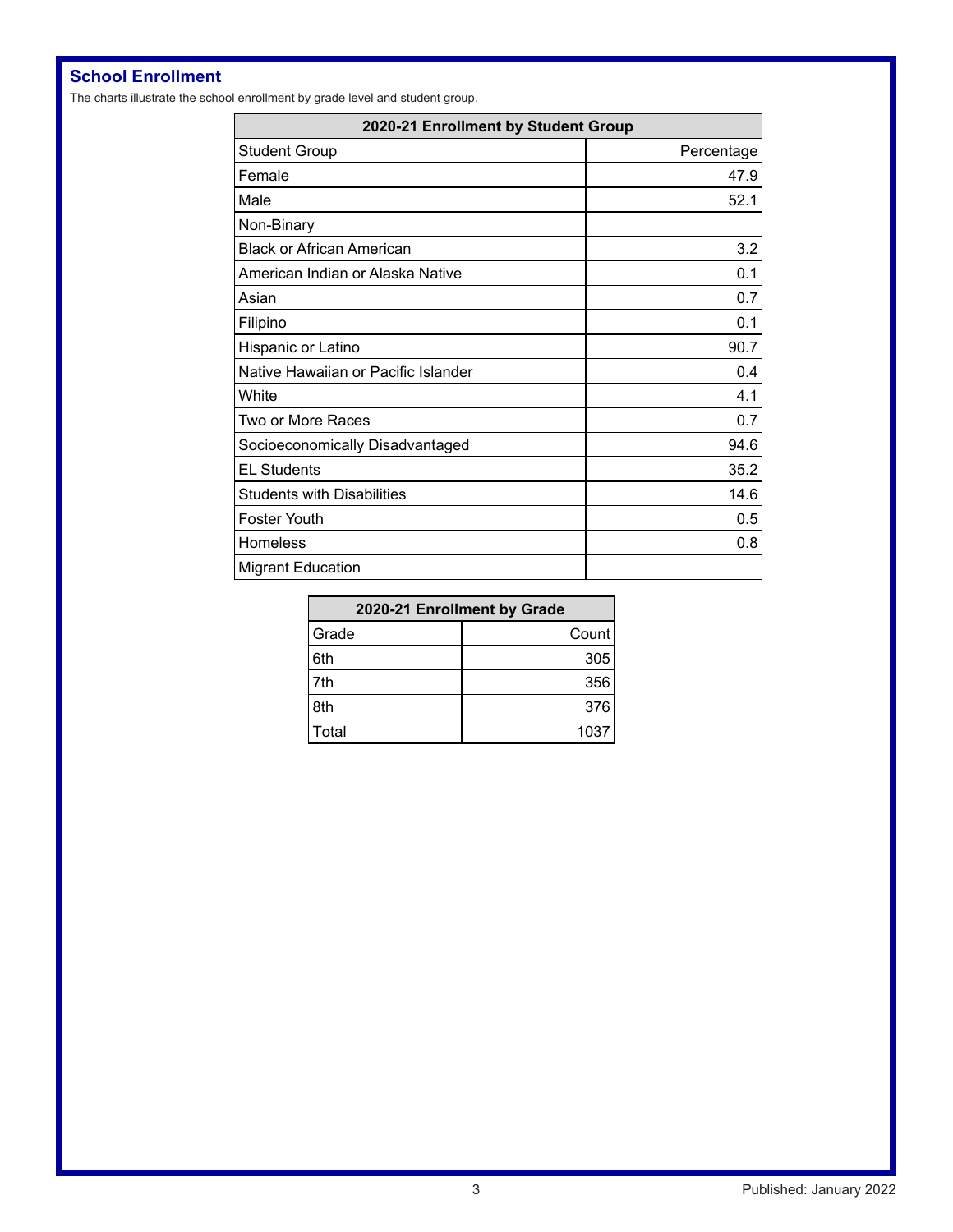# **Conditions of Learning State Priority: Basic**

The SARC provides the following information relevant to the Basic State Priority (Priority 1):

- Degree to which teachers are appropriately assigned and fully credentialed in the subject area and for the pupils they are teaching;
- Pupils have access to standards-aligned instructional materials; and
- School facilities are maintained in good repair.

# **Teacher Assignment**

The tables display information regarding teacher preparation and placement, teachers without credentials and misassignments (considered ineffective under ESSA), credentialed teachers who are assigned out-of-field (considered out-of-field under ESSA); and class assignments. The data is collected and provided through an exchange with the Commission on Teacher Credentialing (CTC) and its California State Assignment Accountability System (CalSAAS). More information about the definitions used to determine the displayed data is available on the CDE's Updated Teacher Definitions web page at https://www.cde.ca.gov/pd/ee/teacherequitydefinitions.asp.

| 2019-20 Teacher Preparation and Placement                                                          |                  |                   |                           |                            |                 |                  |  |
|----------------------------------------------------------------------------------------------------|------------------|-------------------|---------------------------|----------------------------|-----------------|------------------|--|
| Authorization/Assignment                                                                           | School<br>Number | School<br>Percent | <b>District</b><br>Number | <b>District</b><br>Percent | State<br>Number | State<br>Percent |  |
| Fully (Preliminary or Clear) Credentialed for Subject<br>and Student Placement (properly assigned) | 46               | 92%               | 1874                      | 96%                        | N/A             | N/A              |  |
| Intern Credential Holders Properly Assigned                                                        |                  | 0%                | 19                        | 1%                         | N/A             | N/A              |  |
| <b>Teachers Without Credentials and Misassignments</b><br>("ineffective" under ESSA)               |                  | 0%                | 8                         | $0\%$                      | N/A             | N/A              |  |
| Credentialed Teachers Assigned Out-of-Field ("out-<br>of-field" under ESSA)                        |                  | 8%                | 41                        | 2%                         | N/A             | N/A              |  |
| Unknown                                                                                            |                  | $0\%$             | 0                         | $0\%$                      | N/A             | N/A              |  |
|                                                                                                    |                  |                   |                           |                            | .               |                  |  |

| 2019-20 Teachers Without Credentials and Misassignments  |                  |  |  |  |
|----------------------------------------------------------|------------------|--|--|--|
| Authorization/Assignment                                 | School<br>Number |  |  |  |
| <b>Permits and Waivers</b>                               |                  |  |  |  |
| Misassignments                                           |                  |  |  |  |
| <b>Vacant Positions</b>                                  |                  |  |  |  |
| Total Teachers Without Credentials and<br>Misassignments |                  |  |  |  |

| 2019-20 Credentialed Teachers Assigned Out-of-Field         |                  |  |  |  |  |
|-------------------------------------------------------------|------------------|--|--|--|--|
| Indicator                                                   | School<br>Number |  |  |  |  |
| l Credentialed Teachers Authorized on a Permit or<br>Waiver |                  |  |  |  |  |
| <b>Local Assignment Options</b>                             |                  |  |  |  |  |
| l Total Out-of-Field Teachers                               |                  |  |  |  |  |

| 2019-20 Class Assignments                                                                                                                              |                  |  |  |  |  |
|--------------------------------------------------------------------------------------------------------------------------------------------------------|------------------|--|--|--|--|
| Indicator                                                                                                                                              | School<br>Number |  |  |  |  |
| Misassignments for English Learners (a percentage<br>of all the classes with English learners taught by<br>teachers that are misassigned)              |                  |  |  |  |  |
| No credential, permit or authorization to teach (a<br>percentage of all the classes taught by teachers with<br>no record of an authorization to teach) |                  |  |  |  |  |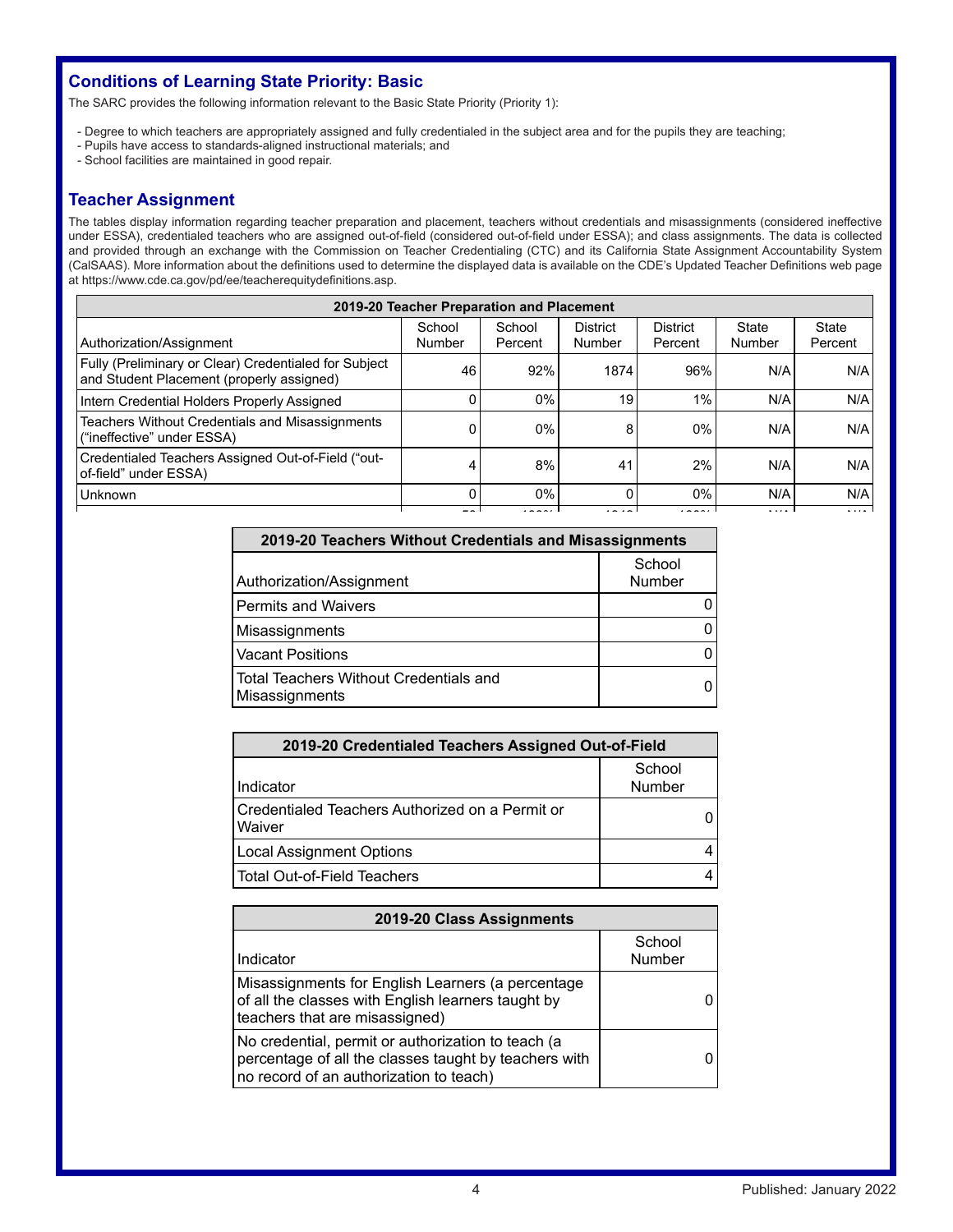# **School Facilities (School Year 2020-21)**

#### *Age and Condition of Facilities*

Truman Middle School provides a clean, safe, and functional environment for learning through proper facilities maintenance and campus supervision. Built in 1996, the school sits on 20 acres and includes a library, 47 permanent classrooms, three portable classrooms, a music room, a gym, a staff lunch room, a multipurpose room, and a large outdoor shelter/lunch arbor.

#### *Campus Supervision*

School staff have established a proactive relationship with students - establishing a "presence of peace" on campus. One full-time school police officer is available to assist administrators with severe discipline issues, family disputes, and legal issues.

Teachers and administrators greet students every morning as they enter the campus through a single entrance gate. District safety officers (DSO), teachers, and administrators patrol the remainder of the campus in the mornings to monitor student activities. During lunch, the school site aides, DSOs, and school administrators are present in common areas of the campus to supervise students. When students are dismissed for the day, teachers, DSOs, and administrators monitor designated areas of the campus to ensure students leave in a safe and orderly manner. Truman Middle School is a closed campus. During school hours, all visitors must sign in at the school's office and wear identification badges while on school grounds.

#### *Campus Maintenance*

School custodial staff and the district's maintenance department work together to ensure classrooms and campus grounds are well-maintained and kept safe and functioning for students, staff, and visitors. The Fontana Unified School District publishes a comprehensive custodial manual which outlines cleaning standards and prioritization guidelines.

Each custodial staff member receives job training and is provided a copy of the district's cleaning manual which defines individual responsibilities regarding maintenance procedures, daily responsibilities, performance expectations, and safety measures. One full-time day custodian (senior custodian) and three full-time evening custodians are assigned to Truman Middle School and are responsible for keeping classrooms and facilities clean, safe, and in good repair and working order.

Each morning before students arrive on campus, the day custodian, assistant principal and principal inspects facilities for graffiti, safety hazards, or other conditions that need attention prior to students and staff entering school grounds. Restrooms are checked every class period and cleaned as needed.

The principal and custodial department communicate regularly regarding campus maintenance and safety issues. Daily housekeeping and cleaning take place in the evening. When students and staff are on school break, custodial teams focus on deep cleaning of carpets, floors, windows, restrooms, and other major components of the campus. An electronic work order process is in place for non-routine school repairs and maintenance projects. School staff submit work orders to a school clerk who forwards all work orders to the district's maintenance department. The department identifies the scope of the project and then assigns the project to either district maintenance technicians/specialists or site custodians. All requests for major projects are reviewed by the principal or assistance principal before submission to maintenance and operations. Each site custodian is capable of handling general repairs; projects requiring specialists or third party contractors are completed by the district's maintenance department. Emergency repairs are typically resolved immediately by either school custodians or district maintenance specialists.

#### *Improvements to Facilities*

The following facility improvements are being made districtwide where necessary: Wi-Fi infrastructure upgrade and technology upgrades, sidewalk replacement (on-site tripping hazards), portable ramp replacement, portable HVAC units for portable classrooms of various sites, re-sealing of gym floor, solar installation projects, PA system upgrades, paint exterior of entire school, paint interior of entire school, replace/repair swamp coolers, replace intermittent failing HVAC units, replacement of portable siding and paint, replace ramps, general installation of TVs in classrooms.

Additionally, the following facility improvements are planned specifically for our school: installation of maintenance roof system to multiple permanent buildings site-wide.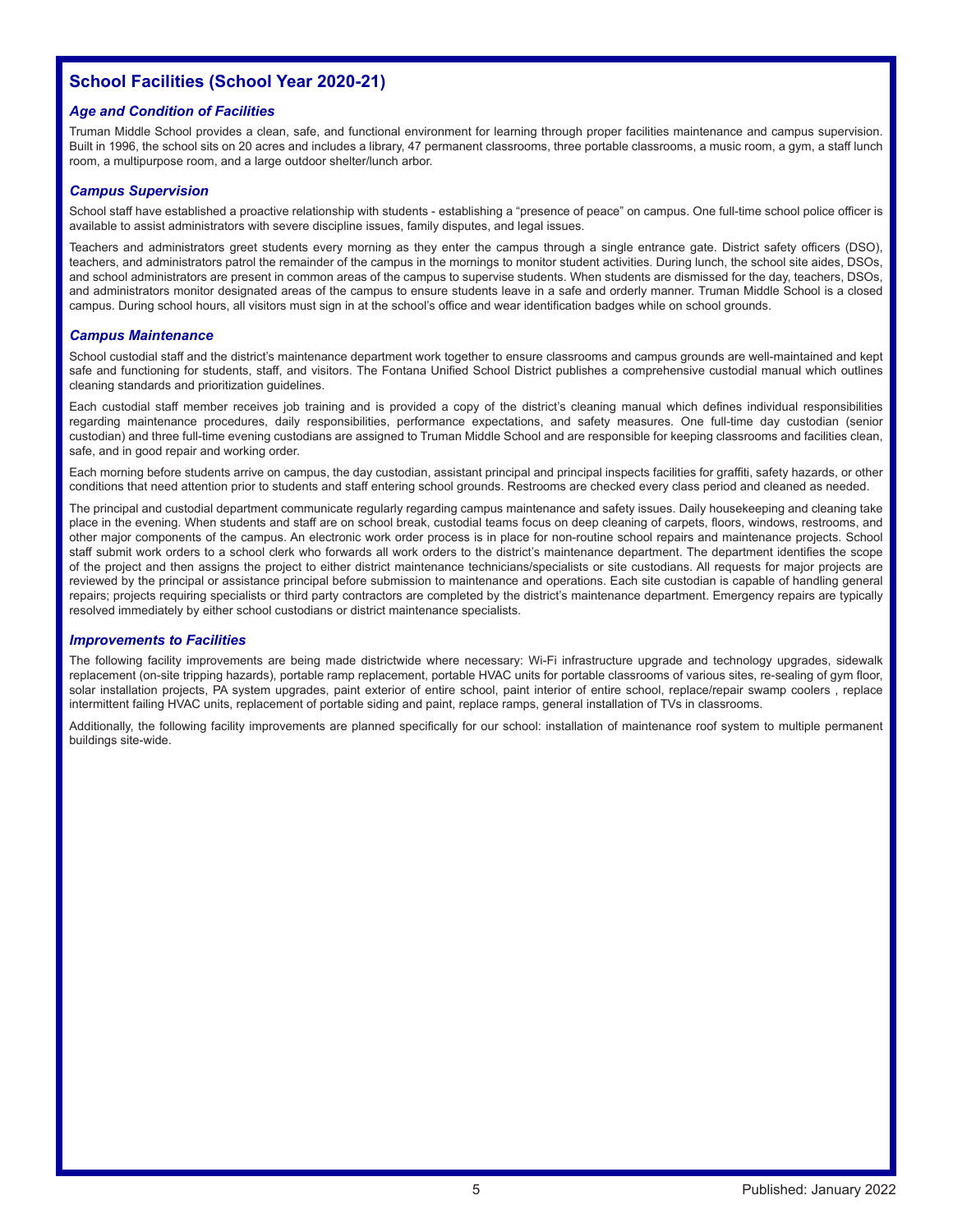#### *Facility Inspection Results*

Ongoing maintenance by site custodians and district trade specialists ensures facilities remain up-to-date and provide adequate space for students and staff. The district's maintenance department inspects facilities and operating systems at each school at least twice a year. A formal inspection report is prepared annually in accordance with Education Code §17592.72(c)(1). Fontana Unified School District uses the Facilities Inspection Tool developed by the California Office of Public School Construction to assess current conditions of the campus and identify facilities improvement needs. The chart displays the results of the most recent facilities inspection at the school. While reviewing this report, please note that even minor discrepancies are reported in the inspection process. Facilities information was collected in December 2021.

### **School Facility Conditions** Date of Last Inspection: 04/29/2020 Overall Summary of School Facility Conditions: Exemplary Data Collected: December 2021 **Items Inspected Facility Component Deficiency & Remedial Actions Taken or Planned Good Fair Poor** Systems (Gas Leaks, Mech/HVAC, Sewer) X Interior X P- RM P3: FLOOR TILES ARE CRACKED WITH HOLES/ TRIP HAZARD. RM B16: LAMINATE IS BROKEN ON COUNTER. RM B 34: WATER STAIN CEILING TILES/ CEILING TILE HAS HOLE. (Work orders submitted) Cleanliness (Overall Cleanliness, Pest/Vermin Infestation) <sup>X</sup> Electrical X Restrooms/Fountains X Safety (Fire Safety, Hazardous Materials) X Structural (Structural Damage, Roofs) X ADMIN BLDG, RM B8: PAINT IS CHIPPING ON DOOR. TECHNOLOGY COMMONS: PAINT IS CHIPPING ON DOUBLE DOORS. HEALTH: PAINT IS CHIPPING ON WALL. (Work orders submitted) External (Grounds, Windows, Doors, Gates, Fences) <sup>X</sup>

# **San Bernardino County Williams Inspection Results**

On an annual basis, the San Bernardino County Superintendent of Schools conducts Williams visits to monitored school sites to evaluate sufficiency of instructional materials and to ensure that school site facilities are in good repair. Results of the inspection conducted during the 2021-22 school year and corrective action taken by the district are provided in the table.

| San Bernardino County Williams Facilities Inspection                         |                            |                                                                                        |  |  |  |  |  |  |
|------------------------------------------------------------------------------|----------------------------|----------------------------------------------------------------------------------------|--|--|--|--|--|--|
|                                                                              | Inspection Date 08/24/2021 |                                                                                        |  |  |  |  |  |  |
| Deficiency & Remedial Actions Taken or Planned<br>Area Inspected<br>Category |                            |                                                                                        |  |  |  |  |  |  |
| Building B Room 6A Outreach<br>Liaison Office                                | Electrical                 | Lighting fixtures or bulbs are not functioning properly or missing (remedied 8/24/21)  |  |  |  |  |  |  |
| Weber Hall<br>Electrical                                                     |                            | Lighting fixtures or bulbs are not functioning properly or missing (work order #49554) |  |  |  |  |  |  |
| Girl's Restroom Building B                                                   | Sinks/Fountains            | Sink/fountain is not working properly (work order #49561)                              |  |  |  |  |  |  |
| Girl's Locker Room                                                           | Sinks/Fountains            | Sink/fountain is not working properly (work order #49553)                              |  |  |  |  |  |  |
| Playground/School Grounds<br>PE Area/Fields/Athletic Courts                  |                            | Open "S" hooks, protruding bolt ends, sharp points or edges in play/sports equipment   |  |  |  |  |  |  |
| PE Area/Fields/Athletic Courts                                               | Windows/Doors/Gates/Fences | Sections of fence damaged or missing (work order #49542)                               |  |  |  |  |  |  |
| PE Area/Fields/Athletic Courts                                               | Windows/Doors/Gates/Fences | Fence has damaged or missing posts/crossbars/top rail (work order #49542)              |  |  |  |  |  |  |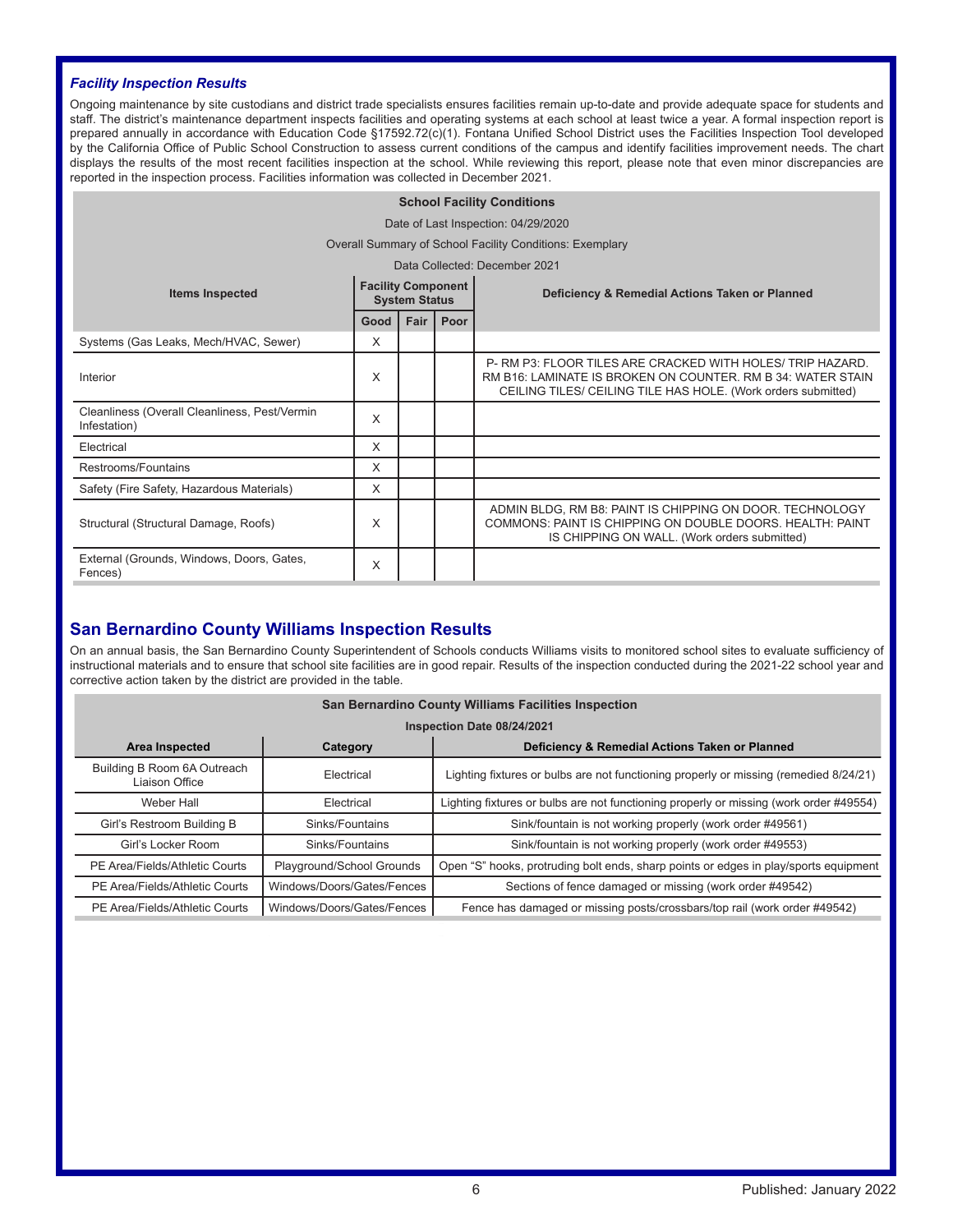# **Instructional Materials (School Year 2020-21)**

# *Quality, Currency, & Availability*

The table displays information collected in December 2021 about the quality, currency, and availability of the standards-aligned textbooks and other instructional materials used at the school.

|                               | <b>District-Adopted Textbooks</b>                      |                                |                                                        |                         |                                            |                 |  |
|-------------------------------|--------------------------------------------------------|--------------------------------|--------------------------------------------------------|-------------------------|--------------------------------------------|-----------------|--|
| Data Collected: December 2021 |                                                        |                                |                                                        |                         |                                            |                 |  |
| Grade<br>Levels               | <b>Subject</b>                                         | <b>Publisher</b>               | <b>Series</b>                                          | <b>Adoption</b><br>Year | <b>From Most</b><br><b>Recent Adoption</b> | $\%$<br>Lacking |  |
| 6th-8th                       | English/Language Arts, English<br>Language Development | McGraw-Hill                    | StudySync                                              | 2016                    | Yes                                        | $0.00\%$        |  |
| 6th                           | History/Social Science                                 | Teacher's Curriculum Institute | History Alive: The Ancient World                       | 2019                    | Yes                                        | $0.00\%$        |  |
| 7th                           | History/Social Science                                 | Teacher's Curriculum Institute | <b>History Alive: The Medieval</b><br>World and Beyond | 2019                    | Yes                                        | $0.00\%$        |  |
| 8th                           | History/Social Science                                 | Teacher's Curriculum Institute | History Alive: The US Through<br>Industrialism         | 2019                    | Yes                                        | $0.00\%$        |  |
| 8th                           | <b>Integrated Mathematics</b>                          | Houghton Mifflin               | Integrated Math                                        | 2015                    | No                                         | $0.00\%$        |  |
| 6th-8th                       | <b>Mathematics</b>                                     | Big Ideas Learning             | Big Ideas Math                                         | 2014                    | Yes                                        | $0.00\%$        |  |
| 6th                           | Science                                                | Houghton Mifflin               | California Science                                     | 2007                    | No                                         | $0.00\%$        |  |
| 7th                           | Science                                                | <b>Prentice Hall</b>           | Focus on Life Science                                  | 2007                    | No                                         | $0.00\%$        |  |
| 8th                           | Science                                                | <b>Prentice Hall</b>           | Focus on Physical Science                              | 2007                    | No                                         | $0.00\%$        |  |
| 6th-8th                       | Spanish                                                | McGraw-Hill                    | Asi Se Dice                                            | 2017                    | No                                         | $0.00\%$        |  |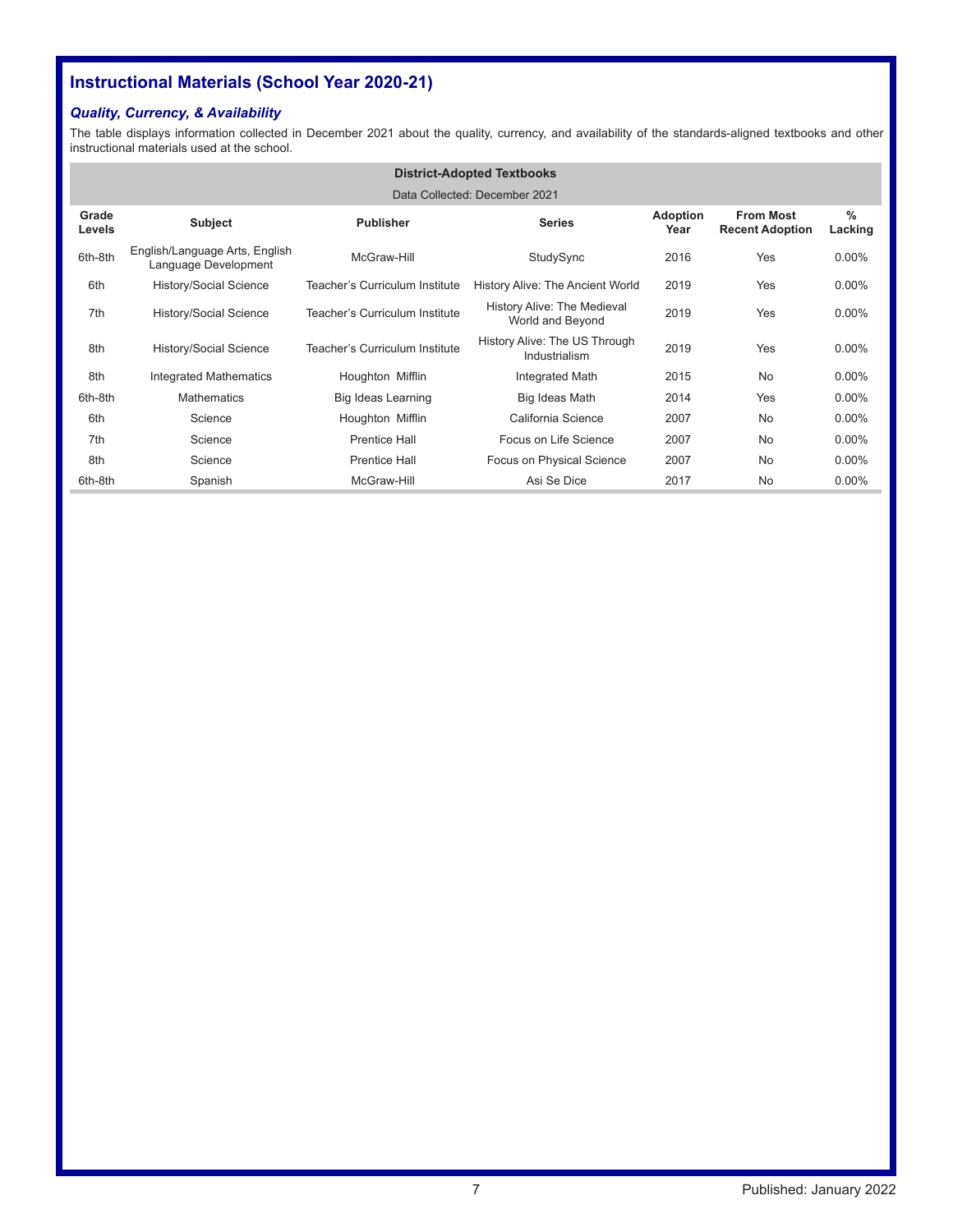#### *Sufficiency of Instructional Materials*

Fontana Unified School District held a public hearing on September 22, 2021, and determined that each school within the district had sufficient and good quality textbooks, instructional materials, foreign language materials, visual and performing arts materials, and/or science lab equipment pursuant to the settlement of Williams vs. the State of California. All students, including English learners, are given their own individual standards-aligned textbooks or instructional materials, or both, in core subjects, Foreign Languages, Health, and Visual and Performing Arts, for use in the classroom and to take home.

#### *Adoption of Instructional Materials*

Textbooks and supplementary materials are adopted according to a cycle developed by the California Department of Education, making the textbooks used in the school the most current available. Materials approved for use by the state are reviewed by all teachers and a recommendation is made to the School Board by a selection committee composed of teachers and administrators. All recommended materials are available for parent examination at the district office prior to adoption.

#### *History/Social Studies and Science Curricula*

The district is in the process of transitioning to new curricula and instructional materials for the subjects of History/Social Studies and Science. The district has reviewed the materials that are currently in-use and determined them to be aligned with the state standards. The History-Social Science adoption for grades six through twelve was completed in spring of 2019. The History-Social Science adoption for grades Transitional Kindergarten through five was completed in spring of 2020. The adoption of Science curriculum for all grades is planned for the 2021-2022 school year.

#### *English Language Arts Curricula*

The district has reviewed the materials that are currently in-use and determined them to be aligned with the state standards. Grades 6-8 adopted new materials in 2016. Grades 9-12 adopted materials in 2017.

#### *Mathematics Curricula*

The district currently uses materials that have been approved by the state as aligned to the state standards. Grades 6-8 adopted materials 2014 and grades 9-12 adopted materials in 2015.

### **Pupil Outcomes State Priority: Pupil Achievement**

The SARC provides the following information relevant to the State priority: Pupil Achievement (Priority 4):

- Statewide assessments (i.e., California Assessment of Student Performance and Progress [CAASPP] System includes the Smarter Balanced Summative Assessments for students in the general education population and the California Alternate Assessments [CAAs] for English language arts/literacy [ELA] and mathematics given in grades three through eight and grade eleven. Only eligible students may participate in the administration of the CAAs. CAAs items are aligned with alternate achievement standards, which are linked with the Common Core State Standards [CCSS] for students with the most significant cognitive disabilities).

### **California Assessment of Student Performance and Progress**

The California Assessment of Student Performance and Progress (CAASPP) includes computer-based and paper-pencil assessments. The computerbased assessments are the Smarter Balanced English Language Arts/Literacy (ELA) and Mathematics tests, administered to grades three through eight and eleven. There is also an optional Standards-based Test in Spanish (STS) for Reading/Language Arts (RLA). Additionally, California Science Test (CAST) and CAAs for Science based on the Next Generation Science Standards for California Public Schools (CA NGSS) are administered in grades five, eight, and once in high school.

The Smarter Balanced Assessment System utilizes computer-adaptive tests and performance tasks that allow students to show what they know and are able to do. Smarter Balanced summative assessment results include student scores, achievement levels, and descriptors that describe performance. These assessment results are only one of several tools used to measure a student's academic performance. Smarter Balanced assessment results are most appropriately interpreted alongside other available information about a student's academic achievement, including such measures as district assessments, classroom assignments and grades, classrooms tests, report cards, and teacher feedback.

Due to the COVID-19 pandemic, a statewide summative assessment was not the most viable option for student assessment for many schools. For the 2019–2020 school year, the statewide academic testing requirement was waived. For the 2020-2021 school year, districts and schools were allowed to administer a different assessment that met the criteria established by the State Board of Education. The locals assessments used instead were required to be aligned with California Common Core State Standards for English Language Arts and Mathematics, available to students in grades three through eight, and grade 11; and must have been uniformly administered all eligible students across a grade, grade span, school, or the district. Schools administered the Smarter Balanced Summative Assessments for English Language Arts and Mathematics, other assessments that meet the State Board of Education criteria, or a combination of both.

Unfortunately, the California Alternate Assessments could only be administered in-person following health and safety requirements. At this time, there are no other alternative assessment options available. If the district or school was not able to administer the California Alternate Assessments in person, they were directed to not administer the tests.

Note: ELA and Mathematics test results include the Smarter Balanced Summative Assessment and the California Alternate Assessment. The Percent Met or Exceeded is calculated by taking the total number of students who met or exceeded the standard on the Smarter Balanced Summative Assessment plus the total number of students who met the standard on the CAAs divided by the total number of students who participated in both assessments.

Note: Double dashes (--) appear in the table when the number of students is ten or less, either because the number of students in this category is too small for statistical accuracy or to protect student privacy.

Note: The number of students tested includes all students who participated in the test whether they received a score or not; however, the number of students tested is not the number that was used to calculate the achievement level percentages. The achievement level percentages are calculated using only students who received scores.

Note: When local assessments were administered in place of statewide summative assessment, the at or above the grade-level standard is determined in the context of the local assessment administered.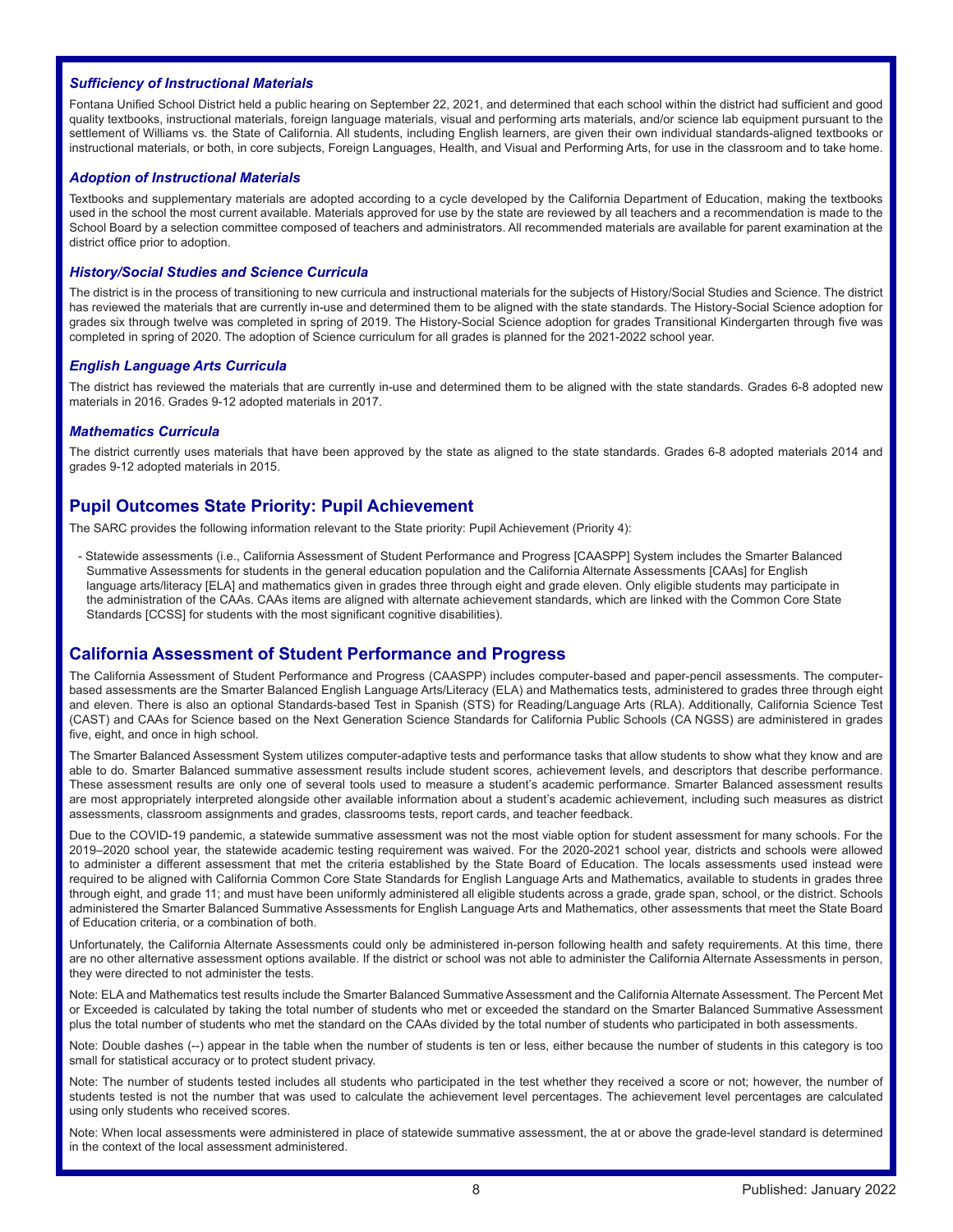The first table displays the results of the California Assessment of Student Performance and Progress (CAASPP) for the school, district, and state. If the CAASPP assessment was not administered, "N/A" is displayed. The second table displays assessment results for the school. If the CAASPP assessment was not administered, results from local assessments are displayed.

| <b>Assessment Results by Subject</b>               |      |                                      |           |       |      |       |
|----------------------------------------------------|------|--------------------------------------|-----------|-------|------|-------|
| Subject                                            |      | School<br>District I<br><b>State</b> |           |       |      |       |
|                                                    | 2020 | 2021                                 | 2020      | 2021  | 2020 | 2021  |
| English Language Arts/Literacy (Grades 3-8 and 11) | NT   | NT                                   | NT        | 70.74 | NT   | 48.53 |
| Mathematics (Grades 3-8 and 11)                    | NT   | NT                                   | NT        | 0.00  | NΤ   | 33.4  |
| Science (Grades 5, 8, and 10)                      | NT   | NT                                   | <b>NT</b> | 2.94  | NΤ   | 28.72 |

|                                     | <b>Assessment Results by Student Group</b> |                  |                       |                       |                                  |
|-------------------------------------|--------------------------------------------|------------------|-----------------------|-----------------------|----------------------------------|
|                                     |                                            |                  | English Language Arts |                       |                                  |
| <b>Student Group</b>                | Total<br>Enrollment                        | Number<br>Tested | Percent<br>Tested     | Percent<br>Not Tested | % Met or<br>Exceeded<br>Standard |
| All Students                        | 1050                                       | 944              | 90%                   | 10%                   | 14%                              |
| Male                                | 546                                        | 483              | 88%                   | 12%                   | 13%                              |
| Female                              | 504                                        | 461              | 91%                   | 9%                    | 15%                              |
| American Indian or Alaska Native    | 1                                          | 1                | 100%                  | 0%                    |                                  |
| Asian                               | $\overline{7}$                             | 7                | 100%                  | 0%                    |                                  |
| Native Hawaiian or Pacific Islander | 4                                          | 4                | 100%                  | 0%                    |                                  |
| Filipino                            | 1                                          | 1                | 100%                  | 0%                    |                                  |
| Hispanic or Latino                  | 955                                        | 859              | 90%                   | 10%                   | 14%                              |
| Black or African American           | 34                                         | 29               | 85%                   | 15%                   | 7%                               |
| White                               | 41                                         | 36               | 88%                   | 12%                   | 25%                              |
| Two or More Races                   | 7                                          | 7                | 100%                  | 0%                    |                                  |
| <b>EL Students</b>                  | 347                                        | 320              | 92%                   | 8%                    | 1%                               |
| Foster Youth                        | 5                                          | 5                | 100%                  | 0%                    |                                  |
| Homeless                            |                                            | 13               | 13                    | 100%                  | 0%                               |
| Military                            |                                            |                  |                       |                       |                                  |
| Socioeconomically Disadvantaged     | 955                                        | 895              | 94%                   | 6%                    | 14%                              |
| <b>Migrant Education</b>            |                                            |                  | 0%                    | 0%                    |                                  |
| <b>Students with Disabilities</b>   | 147                                        | 121              | 82%                   | 18%                   | 2%                               |
|                                     | <b>Assessment Results by Student Group</b> |                  |                       |                       |                                  |
|                                     |                                            |                  | <b>Mathematics</b>    |                       |                                  |
| Student Group                       | Total<br>Enrollment                        | Number<br>Tested | Percent<br>Tested     | Percent<br>Not Tested | % Met or<br>Exceeded<br>Standard |
| All Students                        | 1050                                       | 915              | 87%                   | 13%                   | 28%                              |
| Male                                | 546                                        | 476              | 87%                   | 13%                   | 24%                              |
| Female                              | 504                                        | 439              | 87%                   | 13%                   | 33%                              |
| American Indian or Alaska Native    | 1                                          | 1                | 100%                  | 0%                    |                                  |
| Asian                               | 7                                          | 7                | 100%                  | 0%                    |                                  |
| Native Hawaiian or Pacific Islander | 4                                          | 3                | 75%                   | 25%                   |                                  |
| Filipino                            | 1                                          | 1                | 100%                  | 0%                    |                                  |
| Hispanic or Latino                  | 955                                        | 831              | 87%                   | 13%                   | 27%                              |
| <b>Black or African American</b>    | 34                                         | 27               | 79%                   | 21%                   | 22%                              |
| White                               | 41                                         | 38               | 93%                   | 7%                    | 42%                              |
| Two or More Races                   | $\overline{7}$                             | $\overline{7}$   | 100%                  | 0%                    | ÷                                |
| <b>EL Students</b>                  | 335                                        | 308              | 92%                   | $8\%$                 | 5%                               |
| Foster Youth                        | 6                                          | 6                | 100%                  | 0%                    |                                  |
|                                     |                                            |                  | 12                    |                       |                                  |
| Homeless                            |                                            | 12               |                       | 100%                  |                                  |
| Military                            |                                            |                  |                       |                       |                                  |
| Socioeconomically Disadvantaged     | 927                                        | 867              | 94%                   | 6%                    |                                  |
| <b>Migrant Education</b>            |                                            |                  | 0%                    | 0%                    | 0%<br>27%                        |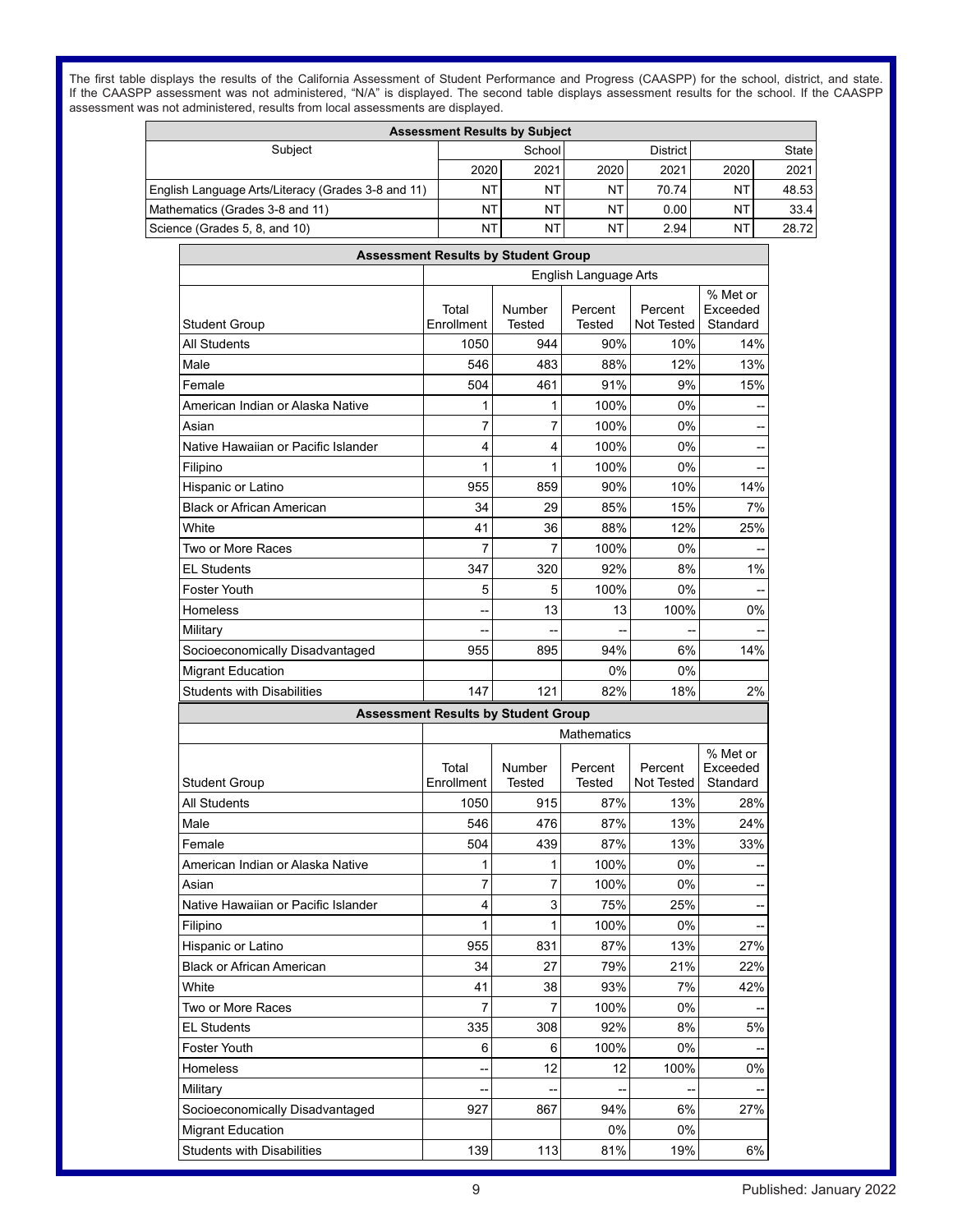# **State Priority: Other Pupil Achievement**

The SARC provides the following information relevant to the Other Pupil Outcomes State Priority (Priority 8):

- Pupil outcomes in the subject area of physical education

# **Physical Fitness**

In the spring of each year, all California schools are required by the state to administer a physical fitness test to students in the fifth, seventh, and ninth grades. The physical fitness test is a standardized evaluation that measures each student's ability to perform fitness tasks in six major areas. Students who meet or exceed the standards in all six fitness areas are considered to be physically fit or in the Healthy Fitness Zone (HFZ). Due to the COVID-19 pandemic, administration of the physical fitness performance test was waived during the 2019–2020 and 2020–2021 school years. Therefore, there is not data to report for the 2020-21 school year. Detailed information regarding this test may be found at the CDE website at http://www.cde.ca.gov/ta/tg/ pf/.

| 2020-21 Percentage of Students in Healthy Fitness Zone |                             |     |  |  |  |  |
|--------------------------------------------------------|-----------------------------|-----|--|--|--|--|
| Four of Six<br>Standards                               | <b>Six of Six Standards</b> |     |  |  |  |  |
| N/A                                                    | N/A                         | N/A |  |  |  |  |

### **Engagement State Priority: Parental Involvement**

The SARC provides the following information relevant to the Parental Involvement State Priority (Priority 3):

- Efforts the school district makes to seek parent input in making decisions for the school district and each school site.

# **Parent Involvement (School Year 2021-22)**

Parent participation is an essential component of our community. Our students' parents volunteer in classrooms, the library, main office, and are an adult presence during lunch time.

Parents actively participate on the School Site Council (SSC) and the English Learner Advisory Committee (ELAC). Parents offer input and make recommendations on curricular programs and school activities. Our Coffee and Cookies with Kim (Coffee with the Principal) meetings provide parents opportunities to share ideas on making TMS a safe place to learn. Parents are encouraged to attend annual events such as Parent-Teacher Conferences, IEP meetings, and Parent Leadership Seminars.

School-to-home communication is provided verbally and in written form in both English and Spanish:

• The principal uses text messages and a mass email program to inform parents of upcoming events and student recognitions, such as Timberwolf of the Month and Awards Assemblies.

• Our school website (https://www.fusd.net/Domain/41)

• The school marquee also displays events and announcements, such as parent nights and spirit days.

• An automated parental notification system allows school staff to send student-specific and general broadcast messages home in multiple languages via voicemail, text, and email messages.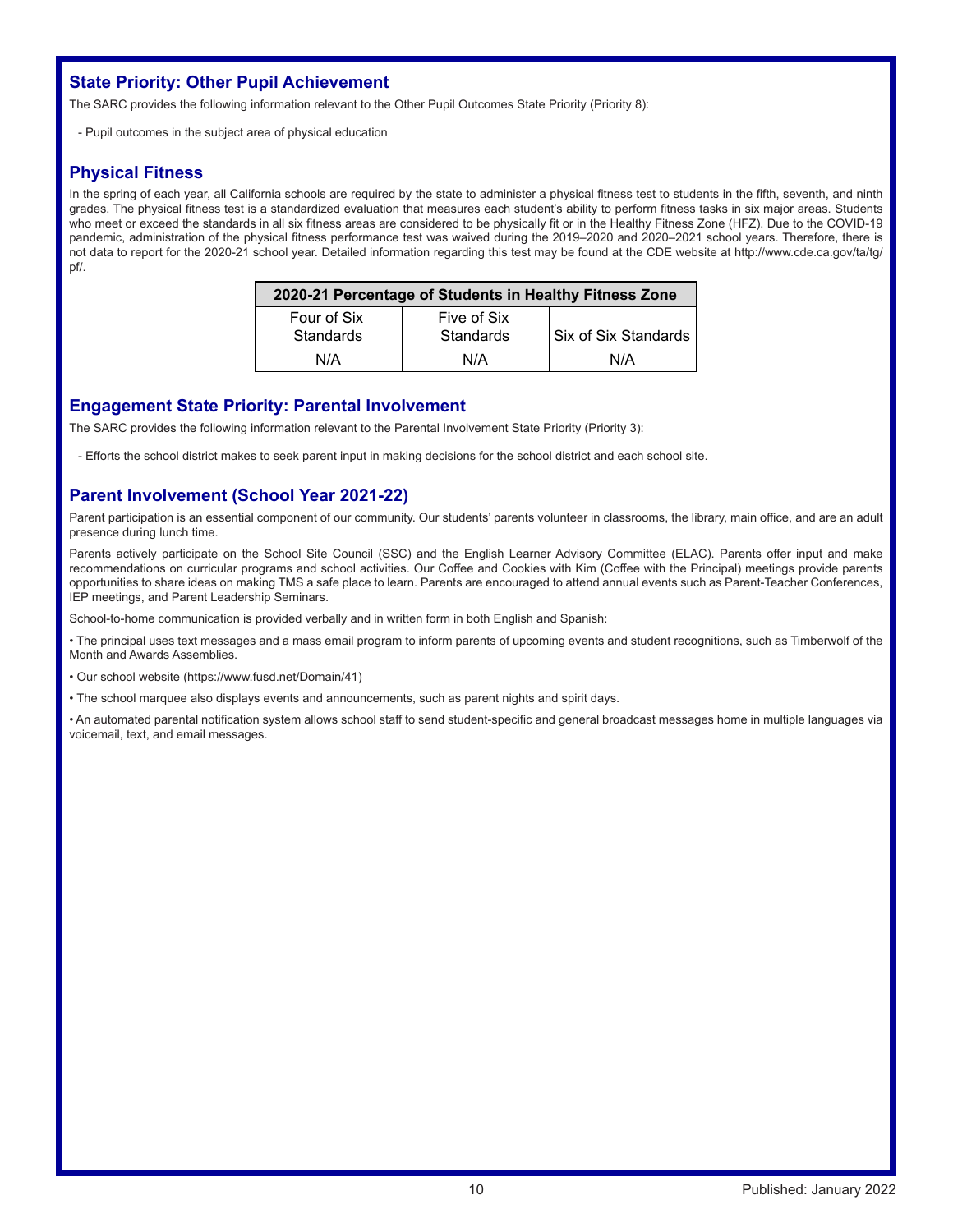# **State Priority: Pupil Engagement**

The SARC provides the following information relevant to the Pupil Engagement State Priority (Priority 5):

• Attendance

# **Chronic Absenteeism**

Attendance is critical to academic achievement. Regular daily attendance is a priority and is expected for students. A student who is absent on 10 percent or more of the school days in the school year is considered to be a "chronic absentee". Chronic absenteeism negatively impacts student learning and achievement and is closely monitored by school staff and the district. Rates of chronic absenteeism for the school are displayed below.

| 2020-21 Chronic Absenteeism by Student Group |                          |                                                  |                                 |                                                |  |  |  |
|----------------------------------------------|--------------------------|--------------------------------------------------|---------------------------------|------------------------------------------------|--|--|--|
|                                              | Cumulative<br>Enrollment | Chronic<br>Absenteeism<br>Eligible<br>Enrollment | Chronic<br>Absenteeism<br>Count | Chronic<br>Absenteeism<br>Rate<br>(Percentage) |  |  |  |
| <b>All Students</b>                          | 1073                     | 1060                                             | 77                              | 7.3                                            |  |  |  |
| Female                                       | 516                      | 509                                              | 33                              | 6.5                                            |  |  |  |
| Male                                         | 557                      | 551                                              | 44                              | 8.0                                            |  |  |  |
| American Indian or Alaska Native             |                          |                                                  | 0                               | 0.0                                            |  |  |  |
| Asian                                        |                          | 7                                                | 0                               | 0.0                                            |  |  |  |
| <b>Black or African American</b>             | 37                       | 34                                               | 1                               | 2.9                                            |  |  |  |
| Filipino                                     |                          | 1                                                | 0                               | 0.0                                            |  |  |  |
| Hispanic or Latino                           | 972                      | 963                                              | 71                              | 7.4                                            |  |  |  |
| Native Hawaiian or Pacific Islander          | 4                        | 4                                                | 0                               | 0.0                                            |  |  |  |
| Two or More Races                            |                          | 7                                                | 0                               | 0.0                                            |  |  |  |
| White                                        | 44                       | 43                                               | 5                               | 11.6                                           |  |  |  |
| <b>EL Students</b>                           | 384                      | 378                                              | 37                              | 9.8                                            |  |  |  |
| Foster Youth                                 | 10                       | 8                                                | 0                               | 0.0                                            |  |  |  |
| Homeless                                     | 17                       | 17                                               | $\overline{2}$                  | 11.8                                           |  |  |  |
| Socioeconomically Disadvantaged              | 1011                     | 1003                                             | 73                              | 7.3                                            |  |  |  |
| <b>Migrant Education</b>                     | 0                        | 0                                                | 0                               | 0.0                                            |  |  |  |
| <b>Students with Disabilities</b>            | 159                      | 155                                              | 18                              | 11.6                                           |  |  |  |

# **State Priority: School Climate**

The SARC provides the following information relevant to the School Climate State Priority (Priority 6):

- Pupil suspension rates and expulsion rates; and
- Other local measures on the sense of safety.

# **Safe School Plan**

In 1998, the comprehensive Safe School Plan was developed by the Safe Schools Committee and the Office of Child Welfare and Attendance to comply with Senate Bill 187 of 1997. The plan was last reviewed, updated, and discussed with school staff in August 2021. An updated copy is available to the public at the school office.

Highlights of the Safe School Plan include:

- Safe Schools' Plan of Action
- Comprehensive disaster and crisis plan
- State and local discipline policies
- Intervention programs for at-risk students
- Addressing student aggression
- Visible authoritative presence on campus
- Safe transportation • Communication strategies
- Conflict resolution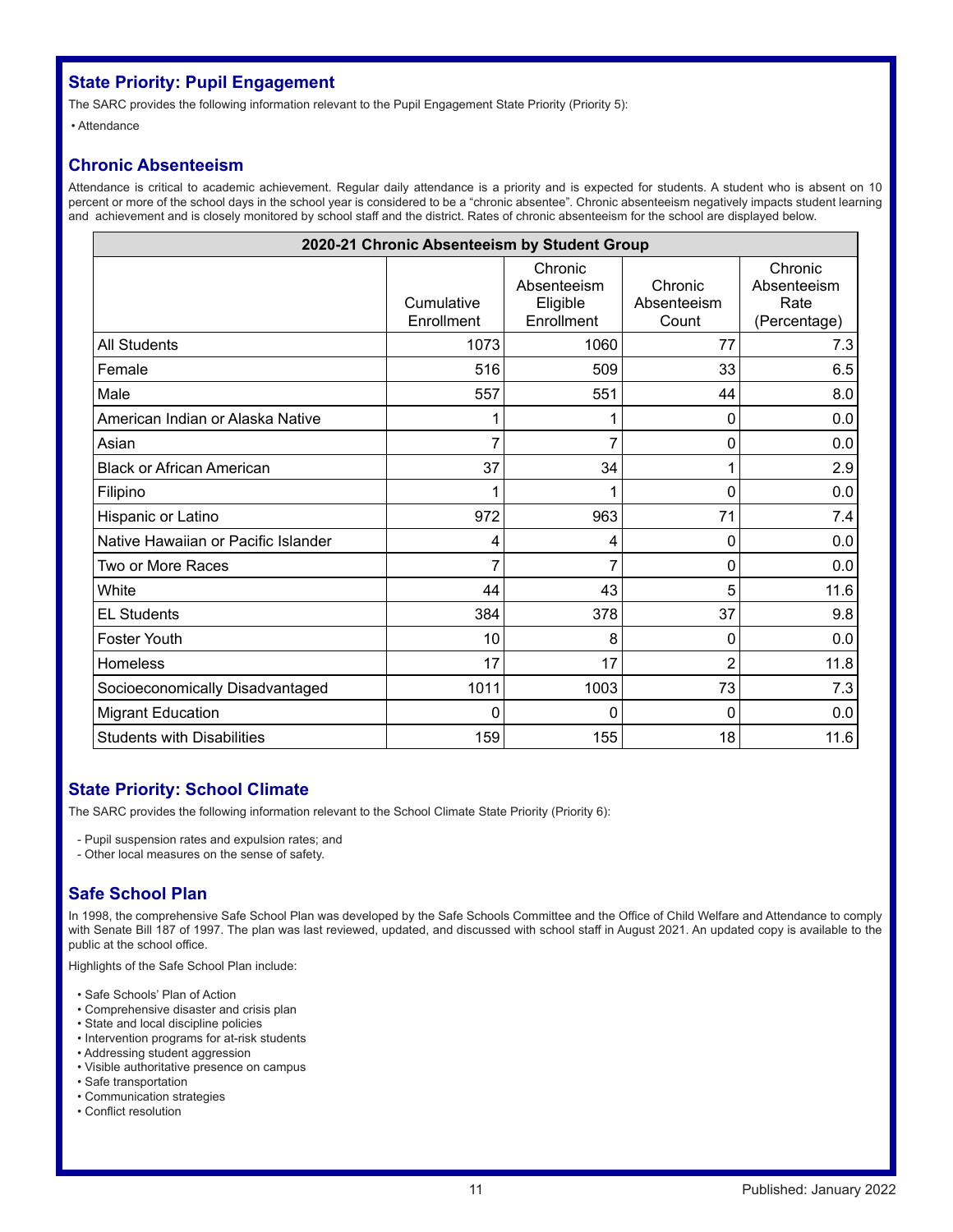# **Suspensions & Expulsions**

The tables display the suspension and expulsion rates at the school, in the district, and throughout the state. Expulsions occur only when required by law or when all other alternatives are exhausted. Due to the COVID-19 pandemic, the 2019–2020 and 2020-2021 suspension and expulsion rate data are not comparable to prior year data. In instances where there was not in-person learning for the entire school year, it would be inappropriate to make any comparisons of the suspension and expulsion rates to school years that offered in-person learning for the entire school year.

| <b>Suspension &amp; Expulsion Rates</b> |                                                                |                    |      |      |                   |      |  |
|-----------------------------------------|----------------------------------------------------------------|--------------------|------|------|-------------------|------|--|
|                                         |                                                                | <b>Suspensions</b> |      |      | <b>Expulsions</b> |      |  |
|                                         | $20 - 21$<br>$18-19$<br>$18-19$<br>$20 - 21$<br>19-20<br>19-20 |                    |      |      |                   |      |  |
| School                                  | 1.20                                                           | 2.05               | 0.00 | 0.00 | 0.00              | 0.00 |  |
| <b>District</b>                         | 3.19                                                           | 2.01               | 0.06 | 0.06 | 0.03              | 0.00 |  |
| <b>State</b>                            | 3.47                                                           | 2.45               | 0.20 | 0.08 | 0.05              | 0.00 |  |

| <b>Suspension &amp; Expulsion Rates by Student Group</b> |                     |                        |  |  |
|----------------------------------------------------------|---------------------|------------------------|--|--|
|                                                          | Suspensions<br>Rate | <b>Expulsions Rate</b> |  |  |
| <b>All Students</b>                                      | 0.00                | 0.00                   |  |  |
| Female                                                   | 0.00                | 0.00                   |  |  |
| Male                                                     | 0.00                | 0.00                   |  |  |
| Non-Binary                                               | 0.00                | 0.00                   |  |  |
| American Indian or Alaska Native                         | 0.00                | 0.00                   |  |  |
| Asian                                                    | 0.00                | 0.00                   |  |  |
| <b>Black or African American</b>                         | 0.00                | 0.00                   |  |  |
| Filipino                                                 | 0.00                | 0.00                   |  |  |
| Hispanic or Latino                                       | 0.00                | 0.00                   |  |  |
| Native Hawaiian or Pacific Islander                      | 0.00                | 0.00                   |  |  |
| Two or More Races                                        | 0.00                | 0.00                   |  |  |
| White                                                    | 0.00                | 0.00                   |  |  |
| <b>EL Students</b>                                       | 0.00                | 0.00                   |  |  |
| <b>Foster Youth</b>                                      | 0.00                | 0.00                   |  |  |
| <b>Homeless</b>                                          | 0.00                | 0.00                   |  |  |
| Socioeconomically Disadvantaged                          | 0.00                | 0.00                   |  |  |
| <b>Migrant Education</b>                                 | 0.00                | 0.00                   |  |  |
| <b>Students with Disabilities</b>                        | 0.00                | 0.00                   |  |  |

# **Other SARC Information**

The information in this section is required to be in the SARC but is not included in the state priorities for LCFF.

# **Additional Internet Access/Public Libraries**

Parents may access the Internet at any of the county's public libraries. Libraries in the local area include:

- Fontana Branch Library: (909) 822-2321
- Fontana Lewis Library & Technology Center: (909) 574-4500
- Kaiser High School Public Library: (909) 357-5900 ext. 8029
- Summit High School Public Library: (909) 357-5950 ext. 3024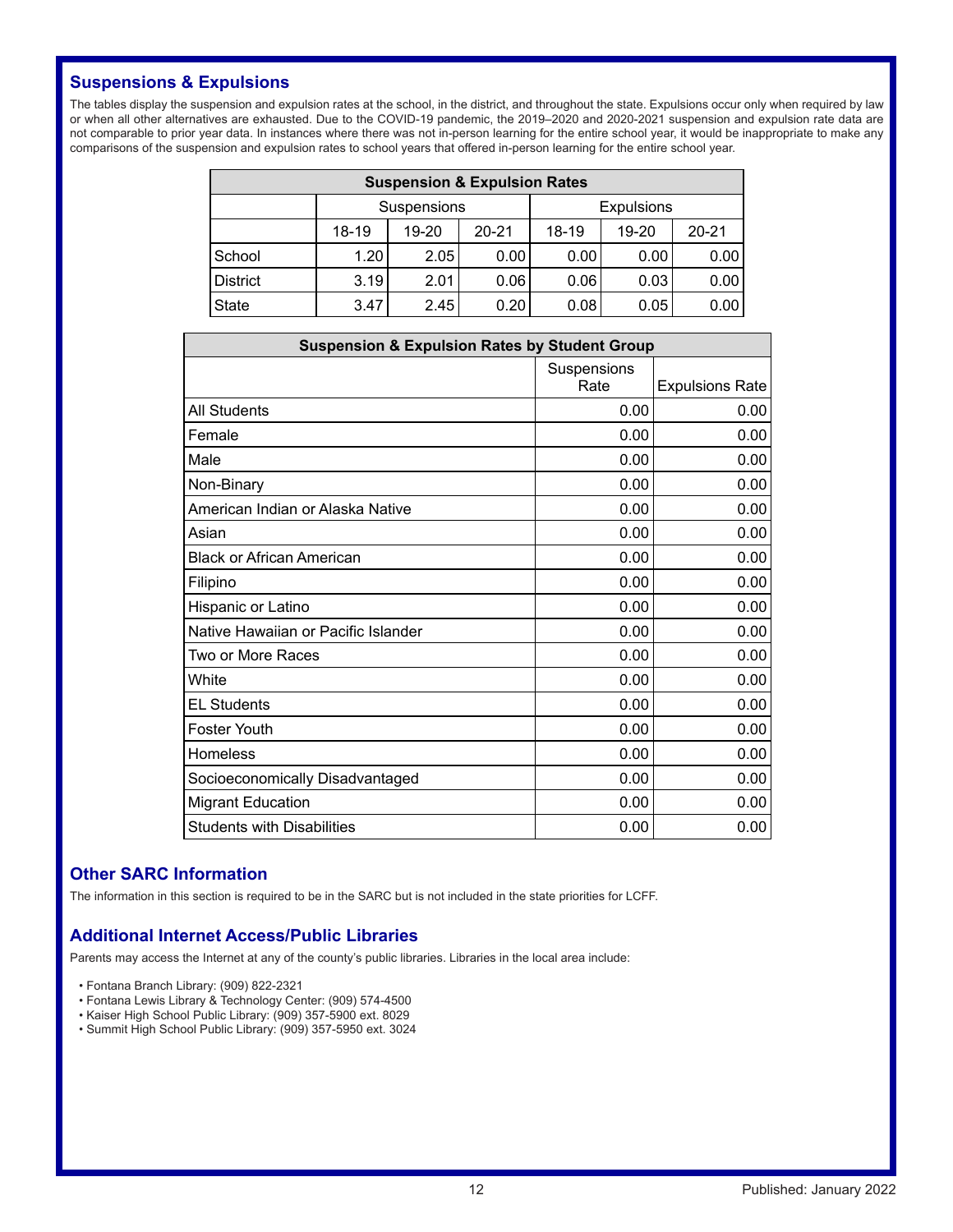# **Professional Development Days**

The chart displays the number of annual professional development days offered for the most recent three-year period.

| <b>Professional Development Days</b>       |  |  |  |  |  |  |
|--------------------------------------------|--|--|--|--|--|--|
| 2019-20<br>2020-21<br>2021-22              |  |  |  |  |  |  |
| Number of Professional<br>Development Days |  |  |  |  |  |  |

### **Professional Development**

All training and curriculum development activities at Fontana Unified School District revolve around the Common Core State Standards, including Next Generation Science Standards, Professional Learning Communities, 21st Century Learning and Multi-Tiered System of Supports. The schools supplement district training with site-based training focused on meeting the needs of the school, based upon student assessment results and teacher input. The district plans, implements, and evaluates professional development opportunities for administrators and teachers. Staff members are encouraged to attend district sponsored training and professional development programs.

The district recently focsed on knowledge of the Visible Learning Research to assist us in meeting our goal to ensure high quality first instruction for all of our students. Professional development for Teacher Clarity included a trainer of trainer's model, utilizing each school sites Instructional Leadership Team (ILT). The ILT participated in two days of training between September and November. The expectation after each day of training, was for them to go back and provide training to the teachers at their site.

All staff completes mandatory training online through Target Solutions annually. The mandated training covers the following topics: Child Abuse, Mandated Reporter Training, School Bullying, Anti-Harassment Training, Maintaining Professional Staff/Student Boundaries, Bloodborne Pathogens Safety, and Recognizing and Preventing Youth Suicide.

New and veteran teachers are offered support through Peer Assistance and Review and Induction programs. Each program pairs participating teachers with qualified mentoring teachers in order to gain skills and knowledge to be most effective in the classroom. Paraprofessionals receive specialized training to support current classroom curricula and effective instructional strategies. Classified support staff receive job-related training from department supervisors and district representatives.

Three days are dedicated annually to district-wide staff development. All school sites have early student-release days on Wednesdays for PLC meetings, Staff collaboration, teacher prep time and professional development. Additional professional development opportunities take place by releasing teachers from their classroom with substitutes. To ensure this doesn't impact the instructional program, every effort is made to limit teachers being released from their classroom for professional development to no more than five - ten days per school year. Teachers and classified staff are also offered additional optional professional development opportunities outside of their work day and during winter break, summer break, and Saturdays. Additional compensation is awarded for attendance in order to encourage staff to take advantage of opportunities available during non-contracted times.

# **Class Size**

The table indicates the average class size by grade level or subject area, as well as the number of classrooms that fall into each size category.

| <b>Average Class Size Distribution</b> |                    |    |                |               |                |                |    |    |              |                 |    |                |
|----------------------------------------|--------------------|----|----------------|---------------|----------------|----------------|----|----|--------------|-----------------|----|----------------|
|                                        | Average Class Size |    |                | 1-20 Students |                | 21-32 Students |    |    | 33+ Students |                 |    |                |
|                                        | 19                 | 20 | 21             | 19            | 20             | 21             | 19 | 20 | 21           | 19              | 20 | 21             |
| By Grade Level                         |                    |    |                |               |                |                |    |    |              |                 |    |                |
| 6                                      | 24                 | 22 | 17             | 16            | 55             | 70             | 38 | 21 | 25           | 9               | 24 | 11             |
| Other                                  |                    |    |                |               |                |                |    |    |              |                 |    |                |
| By Subject Area                        |                    |    |                |               |                |                |    |    |              |                 |    |                |
| English                                | 22                 | 24 | 23             | 22            | 18             | 17             |    | 9  |              | 16              | 12 | 11             |
| Mathematics                            | 17                 | 24 | 24             | 35            | 19             | 14             | 18 | 17 | 17           | 3               | 6  | 7 <sup>1</sup> |
| Science                                | 26                 | 28 | $\overline{7}$ | 9             | 7              | 3              | 5  | 9  | 12           | 17              | 12 | 9              |
| Social Science                         | 27                 | 28 | 30             |               | 5 <sub>1</sub> | 3              |    | 11 | 8            | 16 <sub>1</sub> | 12 | 13             |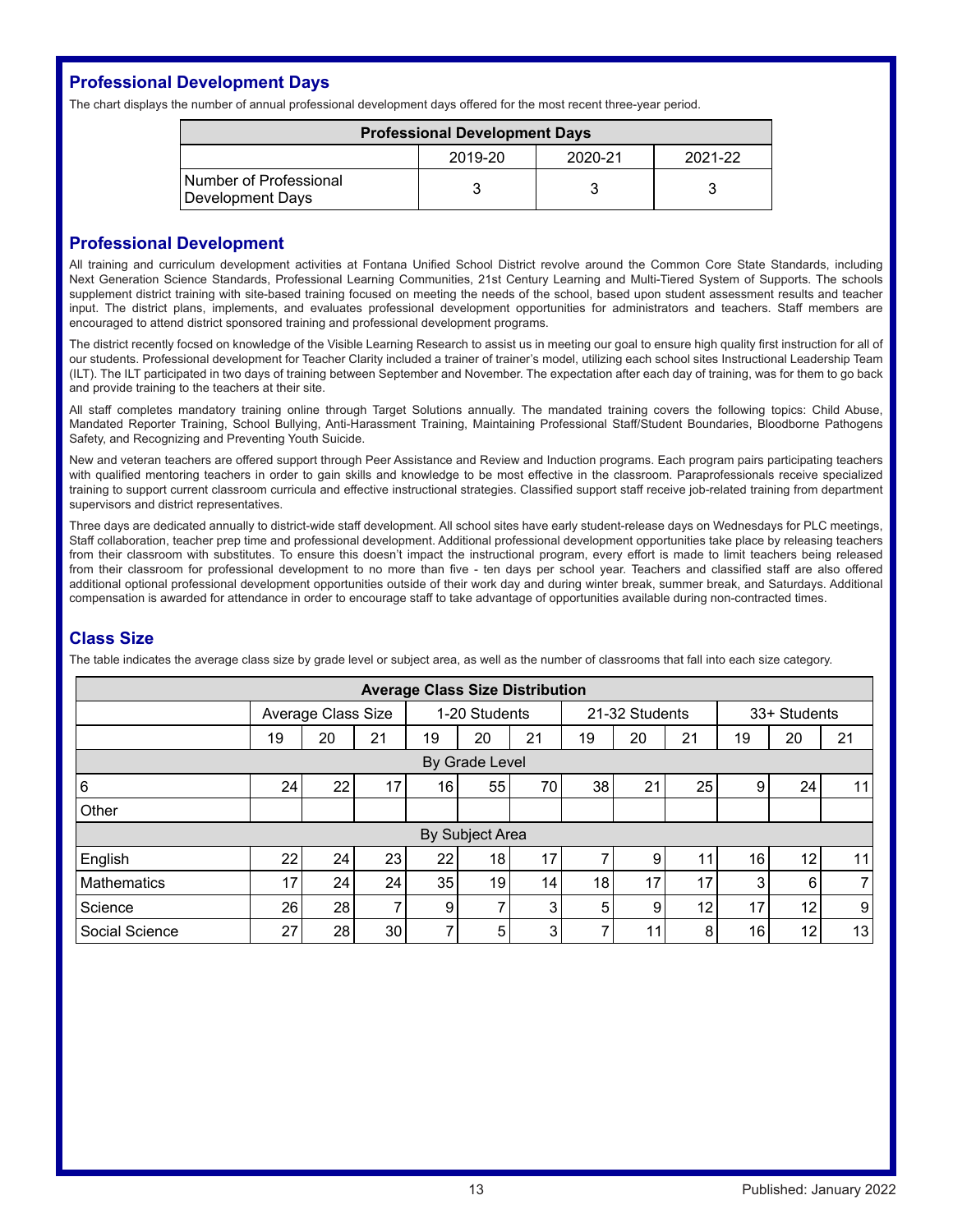# **Counseling & Support Staff**

It is the goal of school staff to assist students in their social and personal development as well as academics. The District provides special attention to students who experience achievement problems, difficulty coping with personal and family problems, trouble with decision-making, or handling peer pressure.

The tables display the Support Service Staff available to students. Note: One Full Time Equivalent (FTE) equals one staff member working full time; one FTE could also represent two staff members who each work 50 percent of full time.

| 2020-21 Ratio of Students per Academic Counselor                 |            |  |  |  |
|------------------------------------------------------------------|------------|--|--|--|
| Academic Counselor(s)                                            | 519        |  |  |  |
| 2020-21 Counseling Support Services Staff                        |            |  |  |  |
| Title                                                            | <b>FTE</b> |  |  |  |
| Counselor (Academic, Social/Behavioral or Career<br>Development) | 2.0        |  |  |  |
| Library Media Teacher (Librarian)                                | 0.0        |  |  |  |
| Library Media Services Staff (Paraprofessional)                  | 0.0        |  |  |  |
| Psychologist                                                     | 0.5        |  |  |  |
| Social Worker                                                    | 0.0        |  |  |  |
| <b>Nurse</b>                                                     | 0.3        |  |  |  |
| Speech/Language/Hearing Specialist                               | 0.0        |  |  |  |
| Resource Specialist (non-teaching)                               | 0.0        |  |  |  |
| Other                                                            | 1.0        |  |  |  |

# **District Revenue Sources (Fiscal Year 2020-21)**

In addition to general fund state funding, Fontana Unified School District receives state and federal categorical funding for the following special programs:

- After School Education
- Career Technical Education
- Extended Learning Opportunities
- Lottery: Instructional Materials
- Partnership Academies Program
- Special Education
- Supplementary Programs
- Title I, II, III, IV
- Transportation: Special Education